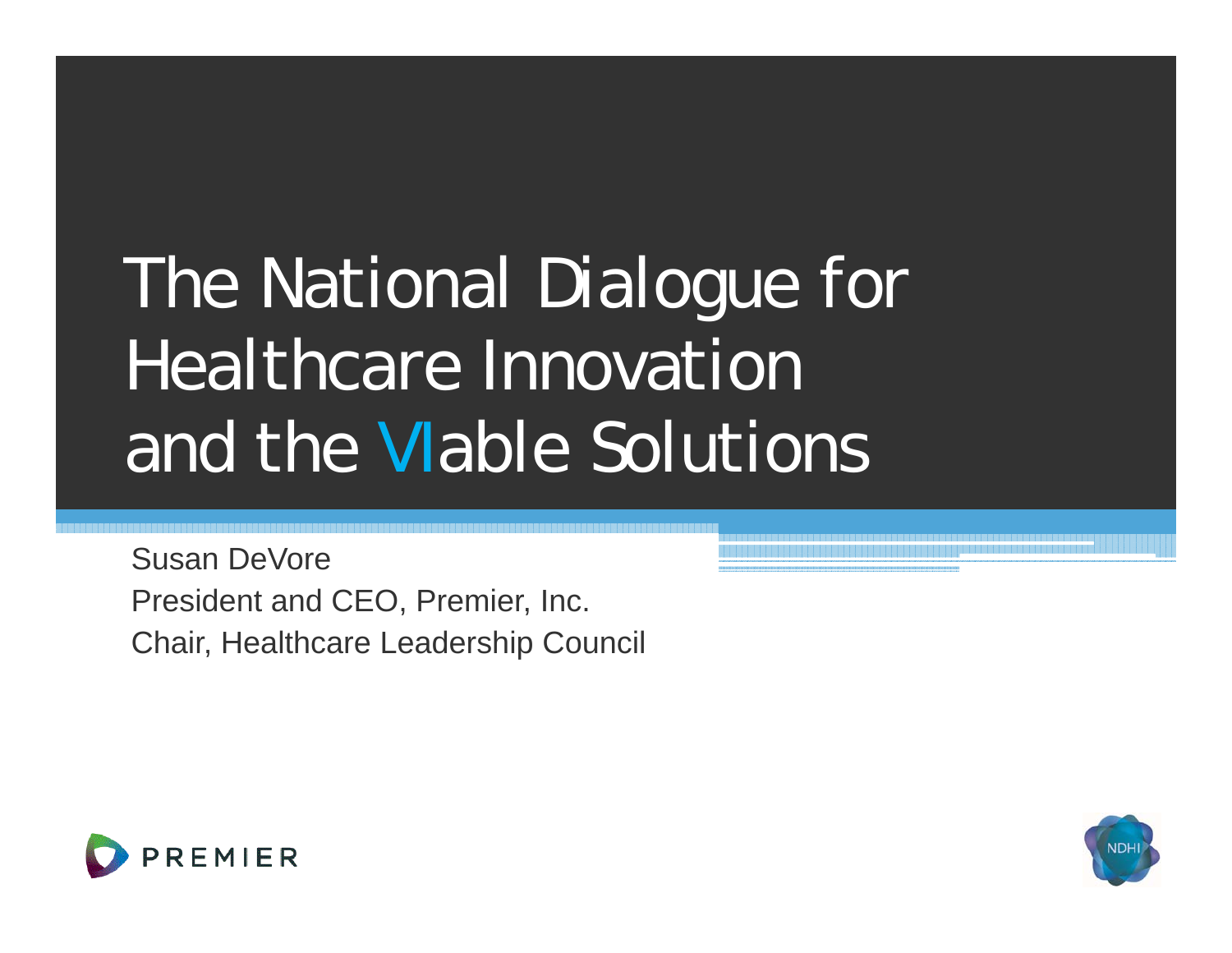### **F i Di V i Focusing Diverse oices on Achievable Solutions**

- HLC members, representing all sectors, used NDHI initiative to focus on innovation and value
	- Identify and address barriers to patient-centered innovation
	- $\Box$ Immediately address quality, cost challenges
- Avoid partisan battles and achieve progress on viable, achievable, meaningful objectives



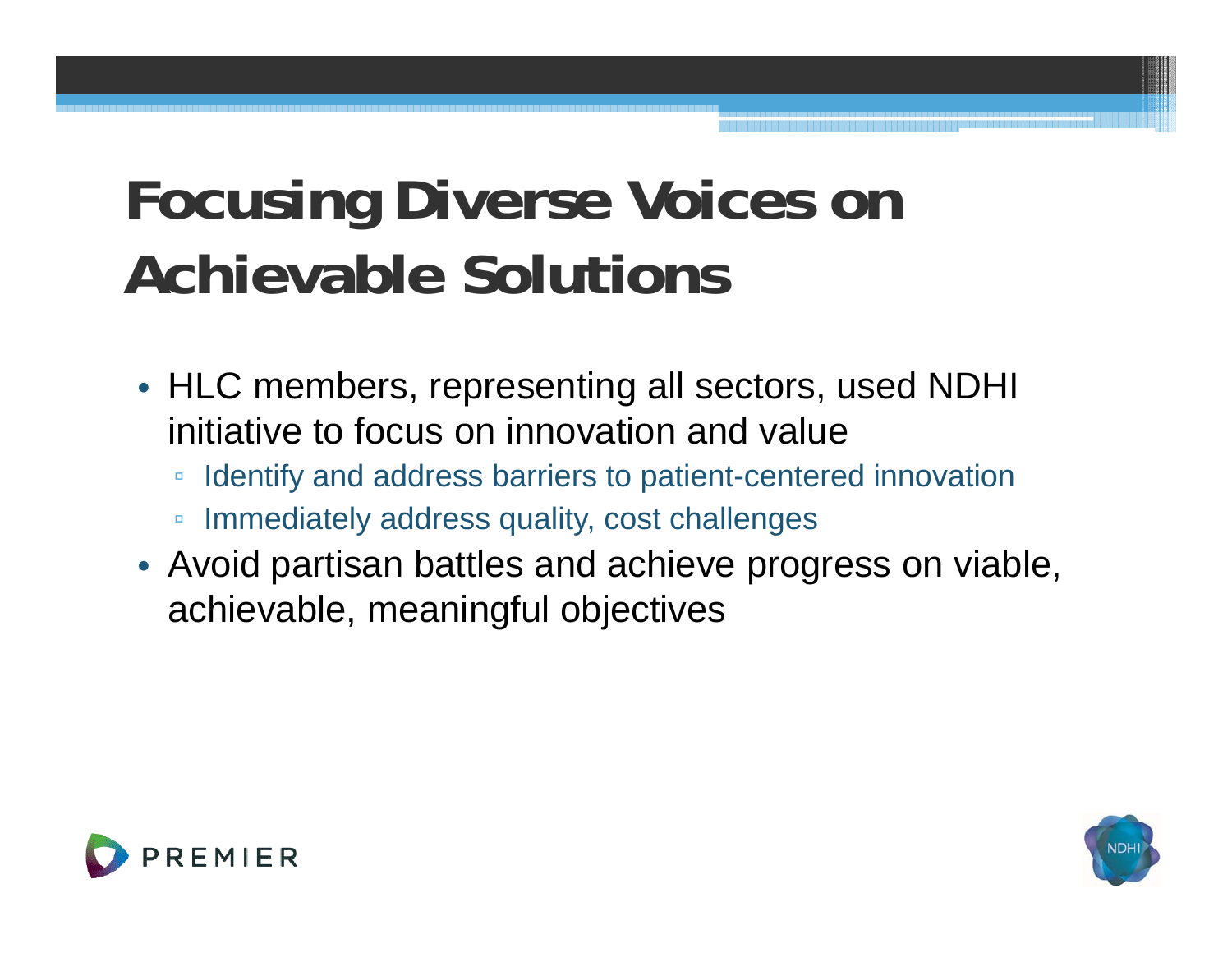### **The NDHI Process**

- March 2015 Summit on Innovation and Value involved leaders from over 70 organizations
	- $\Box$ Healthcare sectors, patients, employers, academia and federal government (HHS, CMS, FDA, ONCHIT)
- Led to formation of three workgroups
	- $\Box$ **Patient engagement and adherence**
	- $\Box$ Data strategy and interoperability
	- Outdated and ineffective laws and regulations
- Workgroups deliberated throughout 2015



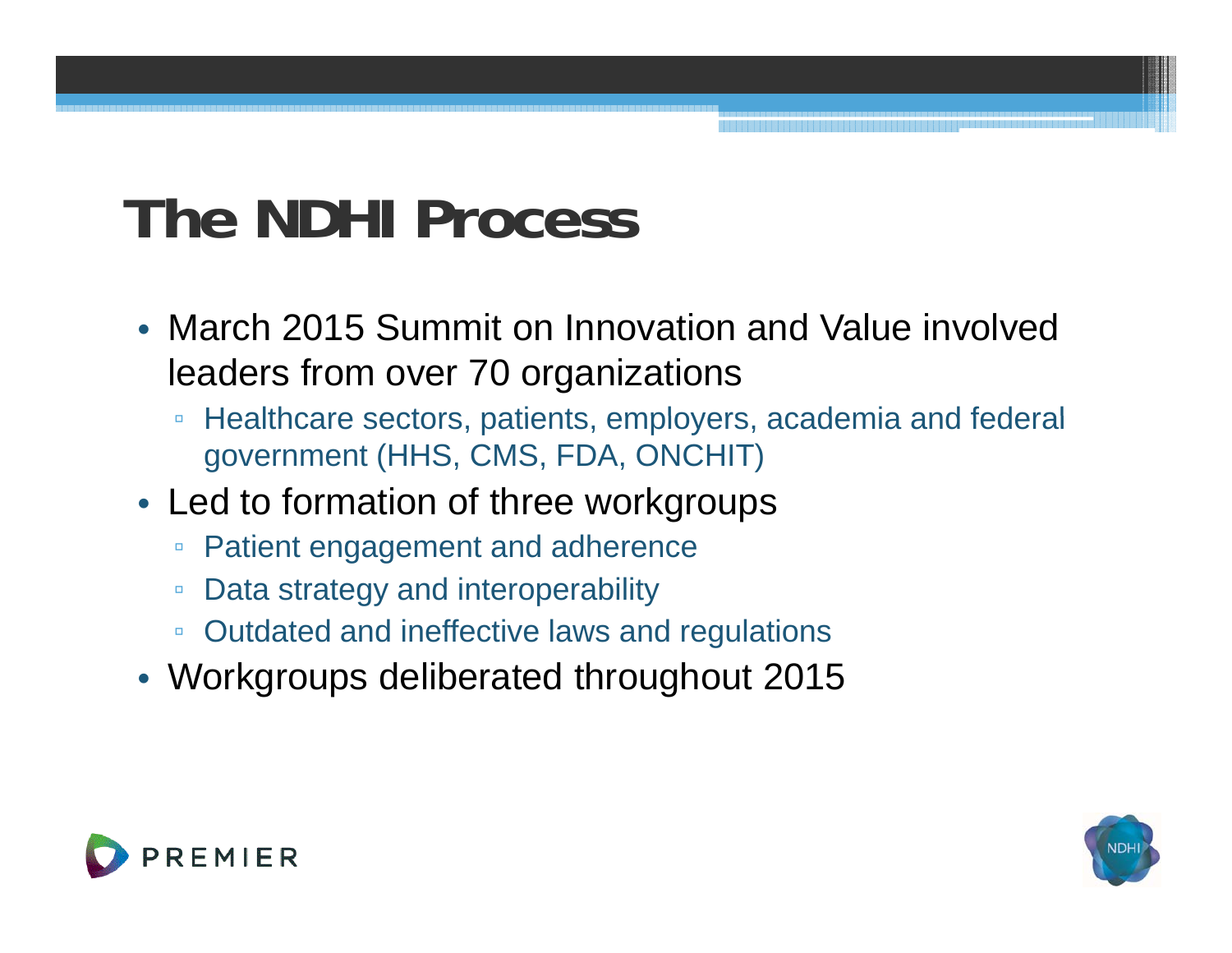#### **Six Steps to Transform Healthcare Now**

- Improved care coordination to address chronic disease
- • Improvements in the federal Medication Therapy Management program
- Accelerated health information interoperability, driven by private sector innovation
- Common-sense FDA reforms to speed medicines, technologies to patients
- Changes to laws and regulations that are impeding multi-sector collaboration
- Improved access to patient data for quality healthcare, medical research